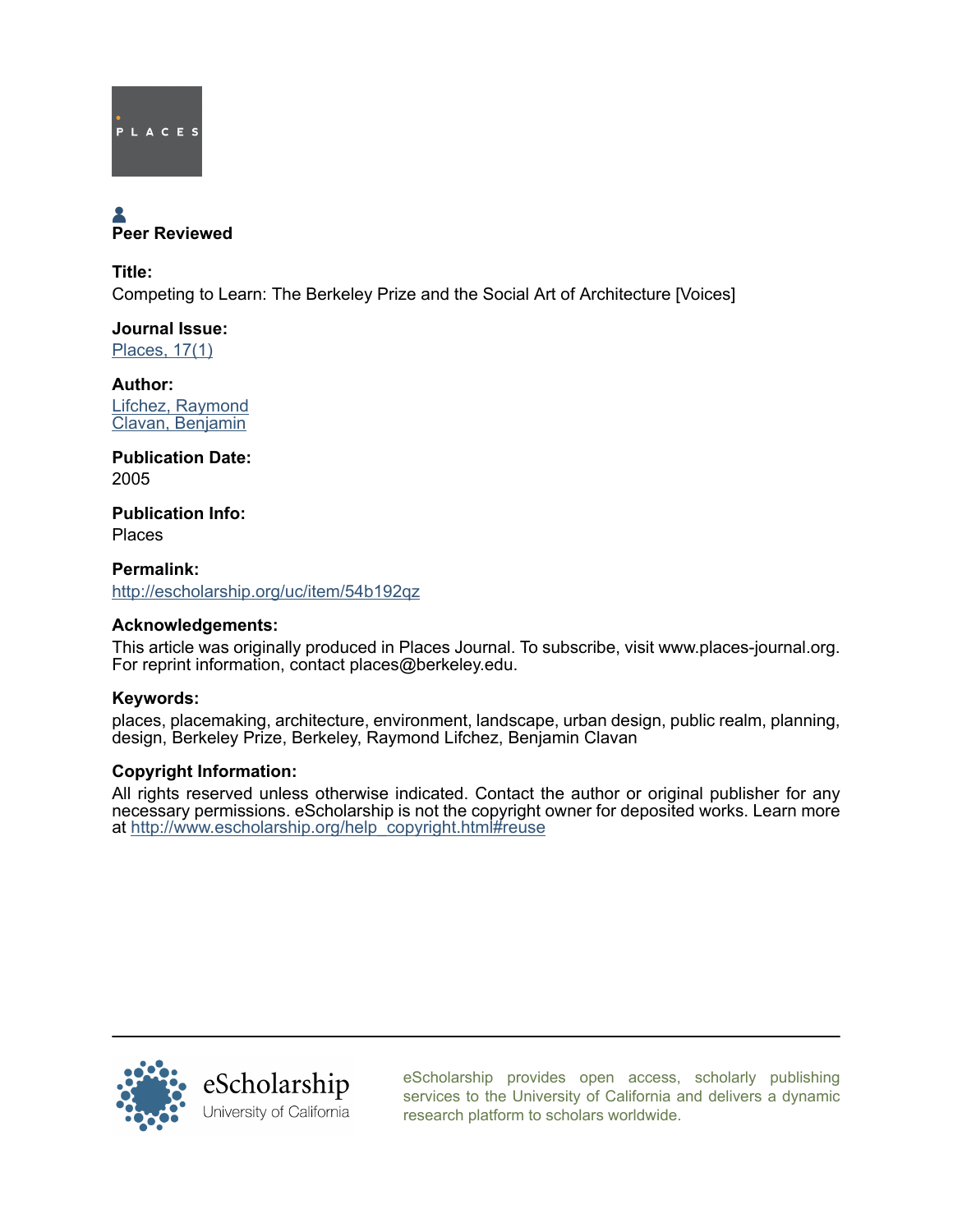# **Competing to Learn: The Berkeley Prize and the Social Art of Architecture**

# **Raymond Lifchez and Benjamin Clavan**

*Go about your city and investigate for yourself the situation of*  the displaced and those who assist them. Based on what you find, *what are your recommendations for bettering the situations of those displaced persons that you believe could be helped? Write about your discoveries in the form of a persuasive article for an infl uential community newspaper.*

The above challenge provided the basis for the 2004 International Berkeley Prize for Undergraduate Design Excellence. Since its founding in 1996, the prize has encouraged undergraduate architecture students to write about issues central to the understanding of the social art of architecture and the social role of the architect in today's world.

What is that role? What should it be? By asking students to grapple with just such problems, the Prize brings to the forefront of students' thinking the reality that architecture is a social art.

In 2004, when it chose the issue of shelter for displaced and disenfranchised persons, the prize committee knew it would be raising a host of issues, some of which are often seen as foreign to architecture. Even among academics and practicing professionals there is little consensus as to how to discuss, let alone attack, design issues related to individuals who have never constituted the traditional notion of a "client group." Nevertheless, the quality of student essays reflects a commitment to addressing and attempting to answer these questions.

Here is how one student describes his efforts to provide answers in the context of the homeless in a major American city:

The past few weeks have been unusually warm. Tonight, however, the temperature has dropped thirty degrees and a nor' easterly wind whips across the lake, cutting its way through the permeable city. Although I am new in town and only a visitor, I have found a place to escape from the confinement of my current living conditions. It is a popular spot. A well-lit corridor, formed by an arcade of massive stone columns four feet in length, provides protection from the busy street while suppressing the violent wind. Elevated above the sidewalk plane atop a six-inch stoop, a man is resting his worn body, and lays shielded by the deep jambs of an entranceway clad in marble.

Dude, you need some gear? Huh? What? Okay I'm up! Sorry man. Please don't get up. I didn't mean to wake you.

Oh, I thought you was the cops. Glad to see you ain't.

No, I'm no cop.

Although he was on his feet quickly, he fumbles while folding his newspaper mattresses into a plastic Marshall Fields bag. Another bag, already containing paper, had previously served as his pillow.

Lay back down, and I'll leave you alone. No I need to get up.

Well then, I'm John. What's your name? I'm Steve, nice to meet you John. Steve's grip is rough and scratchy, the agony

in his life is apparent in his handshake.

Where you from? Not around here, huh? I'm from Virginia. How about you? Right here in Chicago, never been nowhere else.

You need some gear! Aren't you cold? Nah, John. It's not cold yet.

Steve, wearing a white sweatshirt, brown pants and brown boots, has a new Miami Hurricanes cap lying loosely on his head. He stands there scratching his scraggly beard with one hand, and rubbing his squinted eyes with the other. Excluding the hat, I am dressed similarly, and also have a scruffy appearance. The only difference is that while the cold makes my teeth chatter, Steve is accustomed to the weather and is unscathed by the chilling conditions.

Where are you heading John?

Well I thought I'd follow you around for a while. Is that okay?

(Laughingly) Yeah I'll give you a tour. Let me put this in here.

Why are you throwing your bag in the trash? Don't you need that stuff?

Ah don't worry about it. They don't pick up 'till eight-thirty. What time is it anyway?

I don't wear a watch, but I think it's around three.

Good, I can't carry these bags all the time. I got a bad shoulder. I'll put this other one behind this dumpster and get it later… .

The essay goes on to describe an eye-opening encounter. In the role of a student of hardscabble urban life, John spends the rest of the early morning with the homeless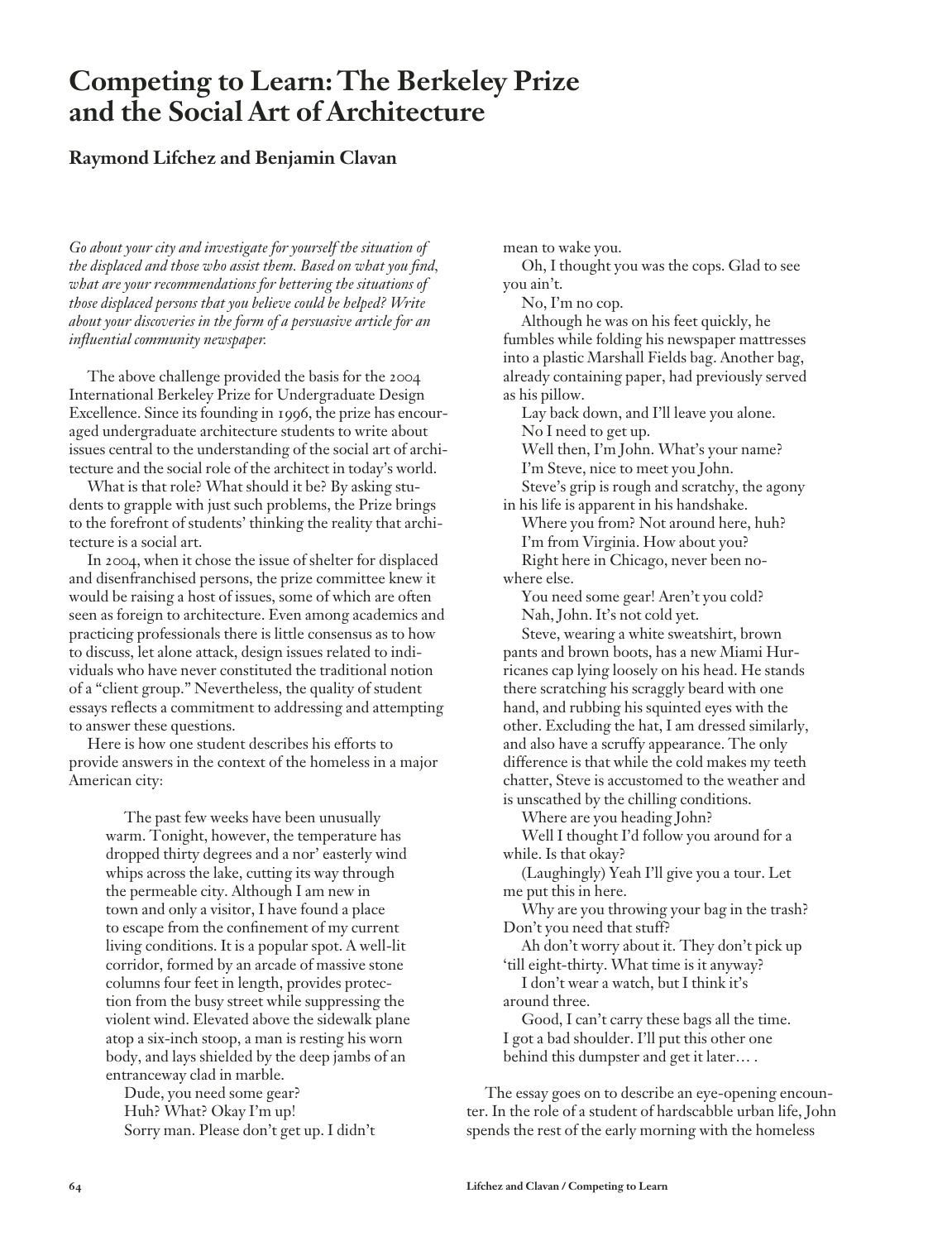man, who, as in an eighteenth-century utopian novel, acts as his guide. The man points out features of the city that are safe: places to stay warm (using exhaust steam from restaurant kitchens) or to sleep unnoticed by either the police or those who would prey on the homeless; places to find food and use a restroom.

The essay concludes by arguing for the kinds of public amenities that were once commonplace in the American city — the public bathhouse, the flophouse, the soup kitchen:

Although it may take several generations before mankind [sic] can trust each other without fear, the suggestions I make for alternative public amenities are credible and realistic approaches to enhancing the quality and future of urban settings.

"Let's Have Dinner" John Rea, Virginia Polytechnic Institute USA (Third Prize)

#### **Encouraging Idealism**

The Berkeley Prize is the centerpiece of an endowment established in 1996 in the Department of Architecture at the College of Environmental Design at the University of California, Berkeley. Its activities are overseen by a group of interested academics and professionals who form a loosely knit Berkeley Prize Committee. Each year this group formulates a question, posted online, that asks students to put their thoughts and experiences with regard to an important social issue into words and selects a jury to review entries. In 2004 the prize jury included Marco Casagrande, architect and environmental artist, Finland; Beth Gali, urban planner and landscape architect, Spain; Peter Prangnell, architect, critic, and author, Canada; and Minja Yang, Culture Sector, UNESCO, France.

In past years, the prize questions have asked students to think about such issues as the equitable use of public places; the appropriateness of institutional care for the elderly; the street as mediator between public and private selves; the search for lasting values in architecture; and the exploration of meaning in social architecture. All of these topics have been presented in ways that provoke consideration of the role architects may play in identifying and redressing complex social issues.

Proposal for transforming the bus shelters of Ames, Iowa, into overnight sleeping accommodations for the homeless. Drawing by Angela Nkya, 2004 Berkeley Prize winner.



In response and encouragingly, there is throughout the submitted essays an implicit idealism about the possibilities of an architecture that addresses social ills through good design. The 2004 prize cycle was no exception:When the general public is questioned about the problem of homelessness in their community, the answers are always the same. "They chose this lifestyle" or "if they wanted to change they would." As we wait for someone else to initiate a solution, the number of people on the street grows steadily. Sure, we feel compassion when the nostalgia of the holiday's set in, or on those cold winter nights when the thermometer plummets below freezing and we can't imagine how anyone will survive on the street. Where is our concern through the remainder of the year as we hurry along ignoring the voices asking for spare change or even crossing the road so we won't have to deal with this nuisance?

We need a general reawakening of common sense and empathy towards our fellow citizen. Schools can start the process by integrating a social conscience into the education system. Young architects need to learn financial and social accountability when developing design concepts. To be told this isn't important now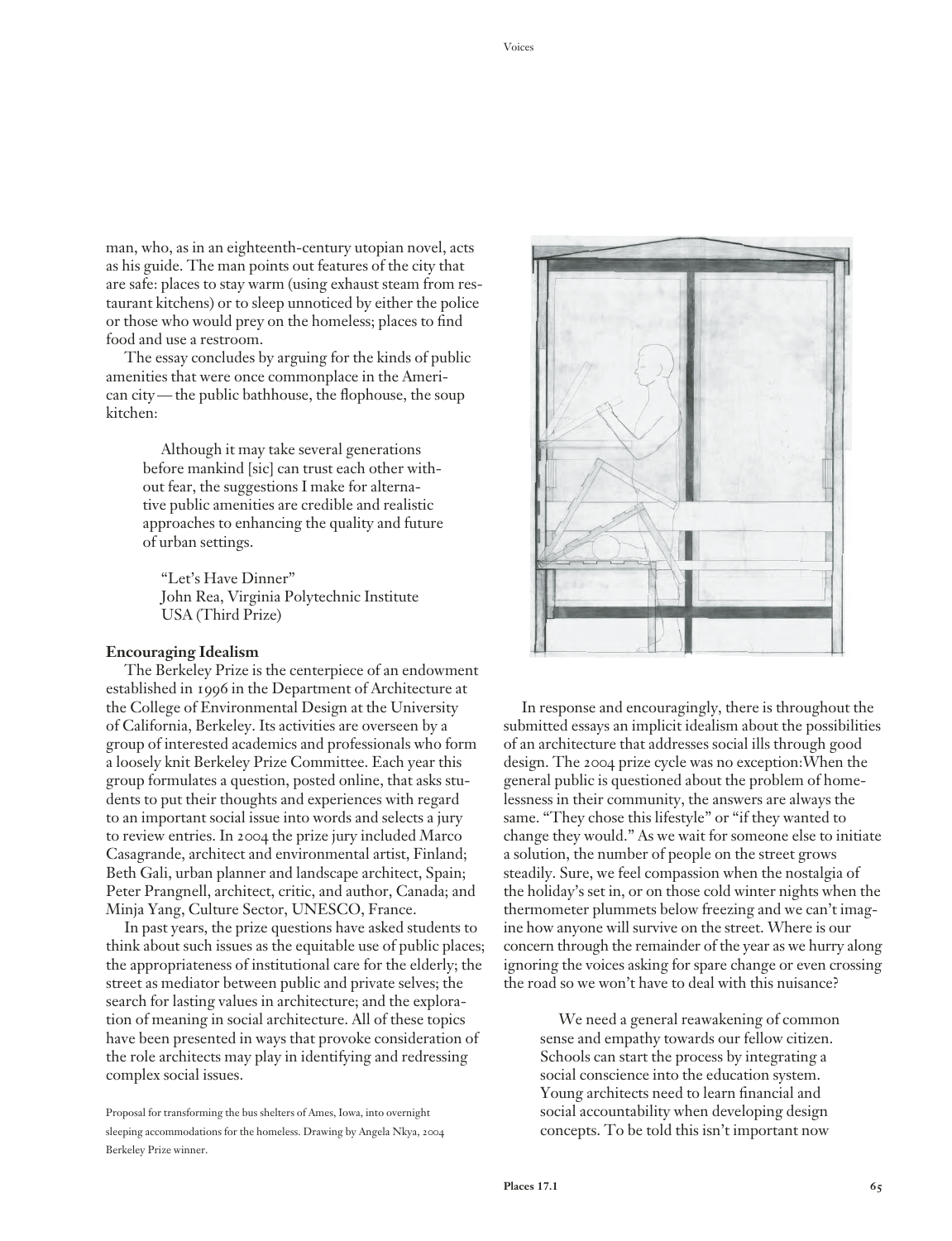reinforces the notion we are designing only for those with power and money. Integrating all levels of income needs to play an important role in the design education of an architect.

"Productive Lives: Eradicating the Barriers" Sandra Thomson, Dalhousie University Canada (Honorable Mention)

## **Alternatives to the "Shelter"**

As in previous years, in 2004 students were not only asked to think about the chosen topic but to propose solutions. This is where the responses often become most ingenious. In the 2004 competition most entrants find fault with the conventional solution of the "shelter," as they believed it to be conceived. Essentially, they argued that, after a brief reconnaissance, many displaced people find shelters stigmatizing and/or dangerous, and prefer the street.

As an alternative, some students argue for respecting what the homeless do for themselves to solve their problems. Others argue for this respect, but also, simultaneously, for resources from the outside to augment their efforts.

In essays from Singapore and Austria two students discuss racism as a factor underlying their cities' reluctance to effectively assist outsiders. In one case, people considered different were seen as an urban blemish; in the other, it was people of color. For example:

Graz is the cultural capital of Europe 2003 and officially the city of human rights. However, in traditionally conservative environment the "everyday racism" is supported by already described mechanisms. The politics of "citycleaning" is manifested by removals of "unrepresentative" persons from public squares…. [But] due to the fact that marginal groups are top subject of increasingly popular cultural studies, there is a stimulus from certain academic circles that Graz should build its identity exactly on multiculturalism which would make it more interesting destination for cultural tourists.

As the starting point for integrating the "other" into the population, this author proposes turning the open spaces surrounding nineteenth-century tenements into points of interest for tourists. In any case, he argues, here was a housing stock and open space that needed to be improved.

Spaces open for staging the "authentic" handicraft services or music and cooking shows would satisfy the tourists' need to discover and reconstruct the historic past(s) and social identities with the needed doses of amusement. The parks could be connected to each other through the passages in the building wings, forming the network of parks spreading through the structures of existing buildings.

"Changing Architecture" Snezana Tubic, Technische Universität, Graz, Austria

A student at the University of Lagos, Nigeria, Paul Akpokodje, suggests a solution of social policy. He writes that in his city refugees are relegated to camps outside the city and are allowed to come in only for services, such as medical care and schools. His solution is that these services be established within the camps and become the nucleus from which the refugees themselves could begin to take control of the resources necessary for social and physical health — and permanence.

Other entrants suggest solutions requiring reconsideration of how existing buildings are used, as in these three proposals:

The central business district of Tel-Aviv is a hybrid version of financial services and governmental offices along with the industrial manufacturing zones, bordering the poor neighborhoods. Almost two-thirds of this district is based on a cycle of day life/night life. During work hours, the financial working classes occupy the offices, the traffic is booming and the workshops are busy. Main traffic roads are jammed with cars and buses, next to public pedestrian sidewalks shaded by tall curtain-wall buildings.

At night, the offices are empty and the wide parking lots are vacant — the only facilities open are notorious members-only clubs and old wedding halls.... These office buildings can better the conditions of the homeless…. Most of these office buildings sit on a multilevel platform. The city can let the corporations convert or add spaces on this platform, to be utilized as public shelters for the homeless. The facade will be an advertising zone that will not only be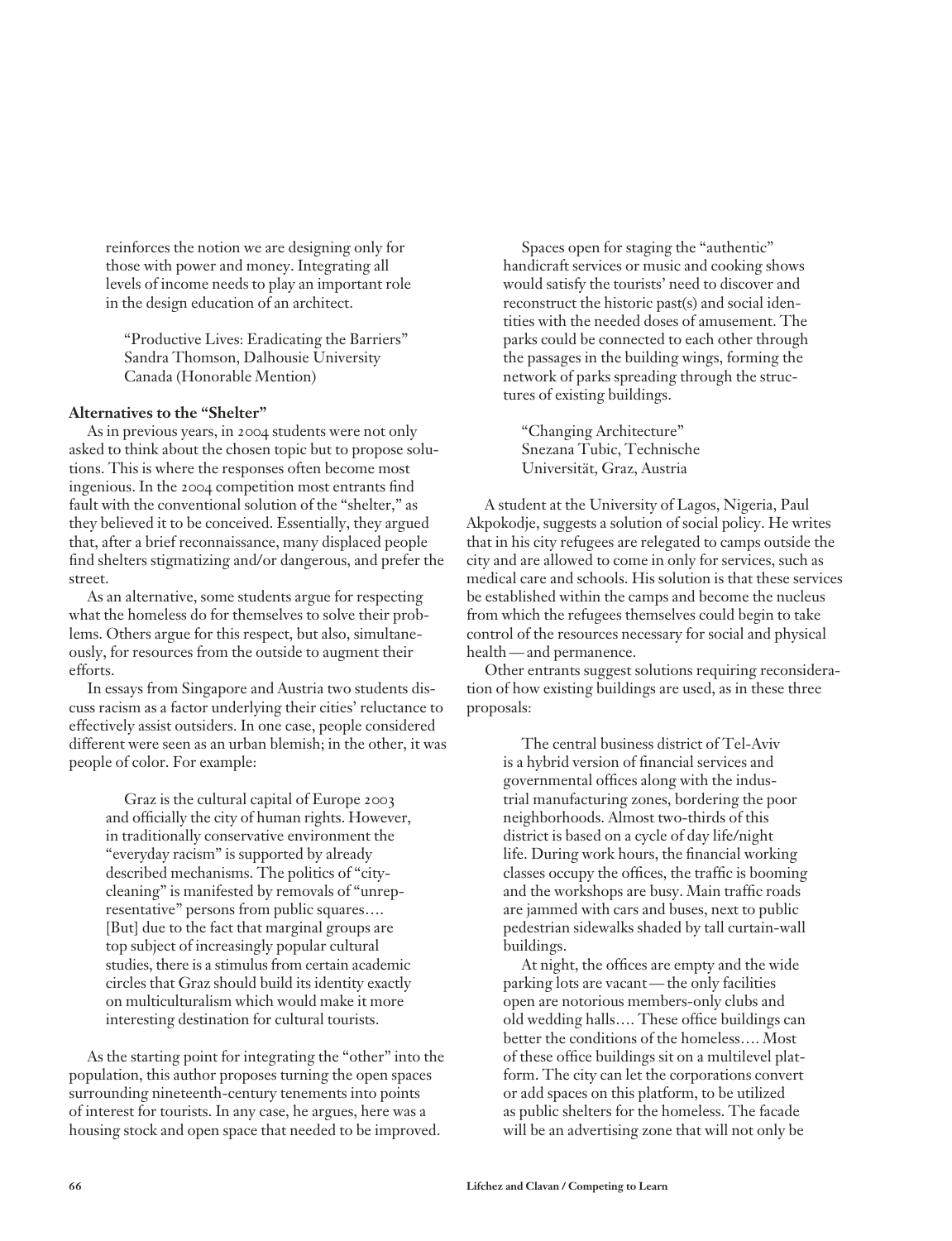for commercial uses, but can also send a clear visible statement to the community….

Establishing spaces for the displaced in the interstitial areas of buildings in a legalized way can not only better the conditions for the homeless, but the corporation's public image as well. With the increase of the public's social awareness, a lot of money is invested in advertising aimed at image improvement. Recently, a rising number of Israeli conglomerates have made efforts to sponsor and donate to voluntary campaigns, leading to media coverage that promotes their community-oriented image in the eyes of the public.

"The Right Path" Barak Levy, Technion Haifa, Israel (Second Prize)

An American student furthers this idea by recommending that benches in conventional bus shelters be made in a way that would accommodate sleeping:

Instead of creating a new building, which raises the questions of where it is to be located and who will fund its construction, we can simply use the existing elements such as bus shelters and make them adaptable for sleeping at certain hours. The bus shelters in Ames are used during the day and remain unused after midnight. We could design them in such a way that they can transformed to a sleeping compartment from midnight to 6 AM. Buildings such as transit bus depots, which Ames does not have at the moment, can serve dual functions by providing services such as public bathrooms, telephones and lockers to both the travelers and the homeless.

"At Home in the City" Angela Nkya, Iowa State University USA (First Prize)

Another American student recommends that unused warehouses be converted into hydroponic gardens where the homeless would find community through productive work and self-esteem — and reasonably, a greater wherewithal to take on the other problems of homelessness themselves. His is an architectural solution for social ame-

lioration in the spirit of social engineering, a kind of phalansterre, conceived of by a contemporary Charles Fourier:

Only when the homeless have a sense of power and control over their fate will they be accepted by society. Society must not only want to help the homeless, but must also need the homeless. So the question is, how do we give the homeless a sense of value for themselves while also feeling value from society? Integrating farms into the city may present the opportunity for homeless to provide for themselves and society…. Urban farms will be vertical. They will be a new type of multilevel building providing agriculture within the city. This form of farming can be brought to the city through technology and architecture. We possess the capacity to create urban farms… urban farms to be run by the homeless….

Once the buildings are ready for farming, a group of homeless can begin work under support and supervision of knowledgeable trainers. It is within the power of the selected soon-tobe farmers to make the urban farms successful. If individuals are not successful, the city will admit other willing homeless to the program, allowing others the opportunity. Urban farms, in a sense, would wake people up saying "hey, here is a way out, it is now up to you to succeed.

"Homeless Integration into Society through Urban Farms" Eric Vergne, Savannah College of Art and Design, USA

#### **Promoting Communication and Thought**

As architects, and students of architecture, we should want to know if and how our professional skills can be of use to local governments, institutions, private groups, and individuals in meeting specific social needs — such as those posed by disenfranchised populations studied by entrants in the 2004 prize competition. To find out, we must first understand the issues directly, "on the ground." Second, we must recognize that solutions to these problems are, by definition, interdisciplinary. Both ideas are an integral part of how students are asked to research and respond to the prize questions.

By stressing essay writing, the prize deliberately forces students into unfamiliar territory where they must grapple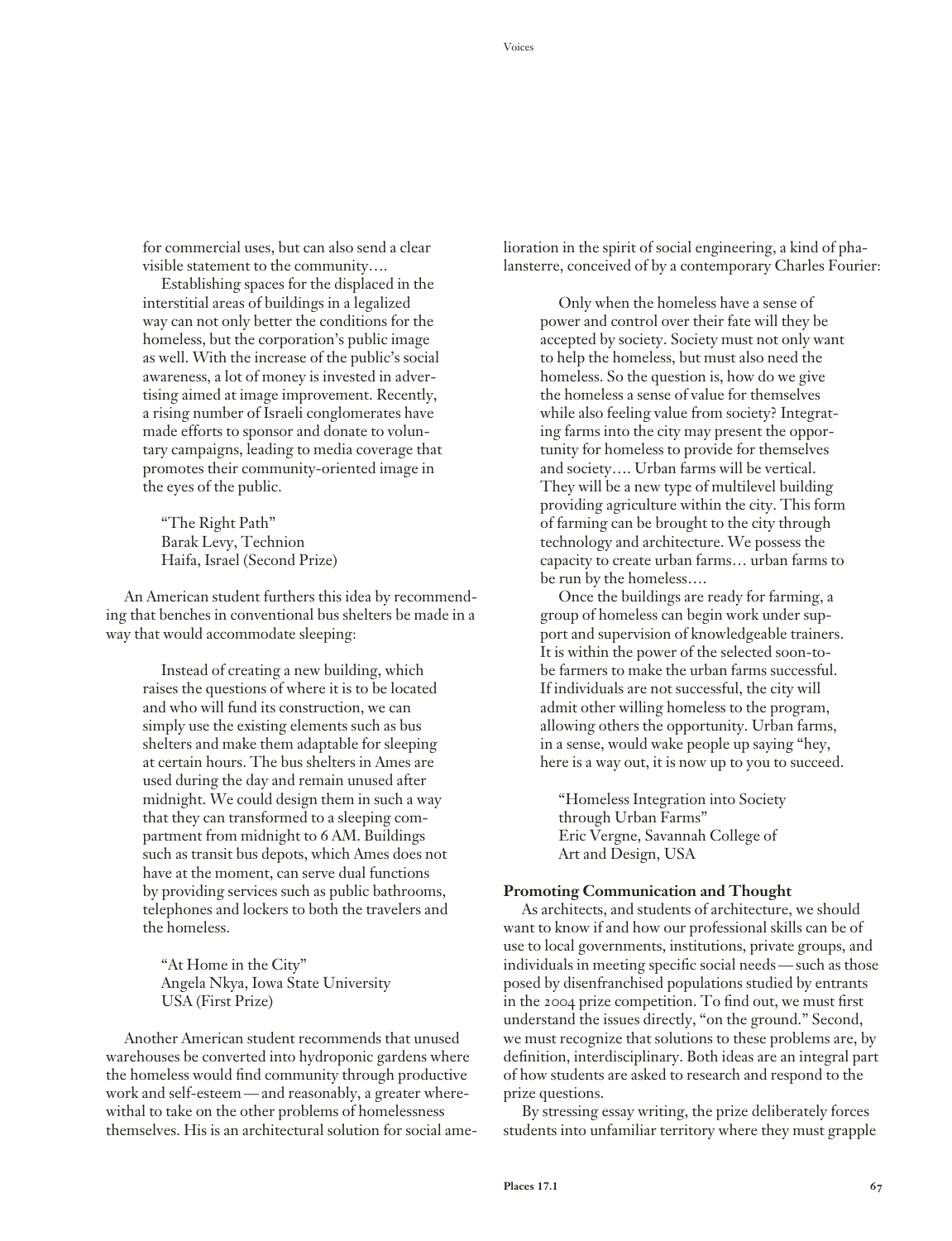with a form of communication not normally stressed in architecture education. Architects generally feel most comfortable communicating by way of drawn or modeled images of one sort or another. But they must also be able to communicate their research findings and design proposals effectively in verbal and written form to the public, to clients, and to colleagues.

The Berkeley Prize asks students to create images with words, much like they might create images with drawings in the design studio. When they succeed in describing their ideas in words, they can not help but realize that, as future professionals, they have begun to train themselves in another way to advocate their thoughts to a general population (and, indeed, many clients) that do not understand abstract drawings or even ordinary plans. Similarly, as a result of this process, it is hoped that students might also begin to realize that it is actually through language that the images of intended building forms and the context in which they are embedded are conceived.

At its heart, the Berkeley Prize seeks to challenge undergraduate students to use language to engage with and communicate ideas which are typically more sophisticated than those they might project through hand drawings or conjure up on their computers. Through essay writing the Berkeley Prize attempts to educate architects-in-training that the smallest act of building has global implications: that design can and does play a major role in the social, cultural and psychological life of both the individual and society.

Some students respond instinctively to this lesson:

"You employ stone, wood and concrete, and with these materials you build house and places. That is construction. But suddenly you touch my heart, you do me good, I am happy and I say: 'This is beautiful. That is Architecture.'" [Le Corbusier] This is the kind of home the poor, homeless and refugees should be given. The home that says, "They too are cared."

"A Voice of Poverty" Kamana Dhakhwa, Institute of Engineering Nepal

In a similar vein, but on another note altogether, the previously quoted Canadian student cited negative attitudes toward the homeless as one reason why aid to them is often slow and inadequate:

We live in a cynical world; where we should be building bridges we are instead proposing fences. Rehashing the same solutions over and over again, we have settled into the pattern of treating the symptom without diagnosing the cause. Someone needs to step in and break the cyclical cycle of non-productivity and bring this pattern of repetition to an end. By focusing on the lack of affordable housing in the downtown core, Architects and Planners have the opportunity to play a leading role in recreating the fabric of the city. Egos and attitudes need to be put aside as we work with other professional's educating each other on the reality of the street. Only by breaking through the preconceived notions on who the displaced are and what battles they face will we create a level playing field for those fighting for survival in today's society.

"Productive Lives: Eradicating the Barriers" Sandra Thomson

### **Engagement as a Goal**

The success of the Berkeley Prize as a vehicle to encourage the study of social architecture will not ultimately be judged by the level or quality of the rhetoric of the competitors — although fine writing is a prize in itself. It will be successful because it has been able to encourage writing as a means by which awareness of social issues is explored and magnified. It will be successful because it demonstrates the potential for architects to become proponents of better policies and designs through words as well as images.

The emphasis on encouraging students to view the public as their audience and to learn new ways to communicate with them has one final practical benefit. By learning to talk to the public, competitors should also discover that they can be persuasive advocates of social architecture among those for whom such advocacy is most important: those who use architecture, rather than those who make it.

#### **Note**

The full text of all quoted responses can be read at http://www.berkeleyprize.org/ 2004/stage2.cfm.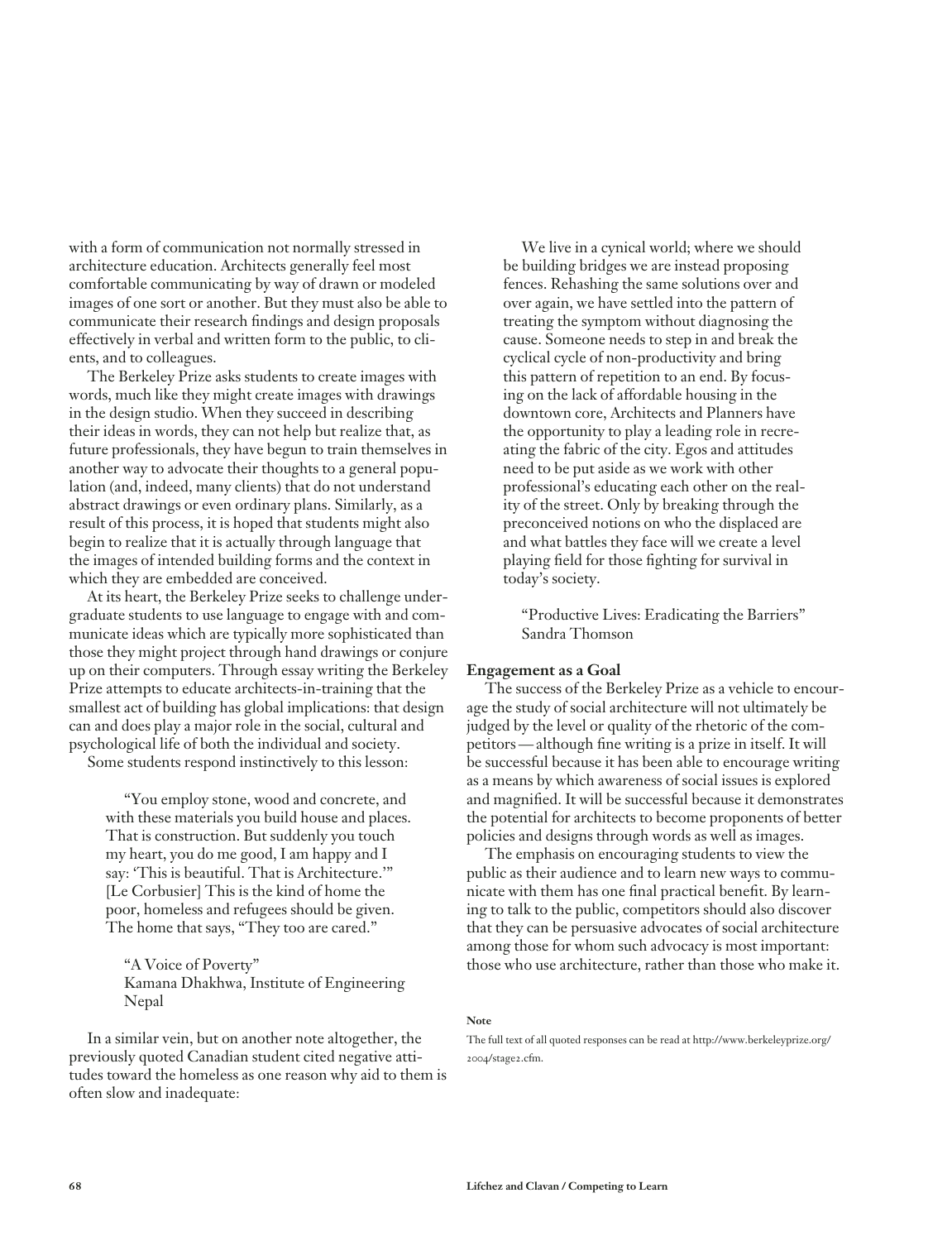# **The Berkeley Prize Travel Fellowship**



*A ragged busker is taking refuge in one of many Barcelonian vestibules. He begins singing "no woman, no cry." A comrade joins him merrily grating a tree branch (with) a ribbed plastic tube in time to the worn, but melodious guitar. Gradually, passers-by are drawn into the space by the energy of the impromptu performance. Suddenly, this ordinarily neglected space is transformed by the creative initiative of two young men trying to scrape together enough money for a meal ticket and a place to sleep. In the process, an unowned [sic] space of no distinct character becomes*  temporary stage, dance floor and amphi*theater.* 

# *— Adriano Pupilli, University of Sydney (Travel Fellowship Proposal)*

Beginning in 2004, finalists for the Berkeley Prize essay competition were also given the opportunity to complete for a two-week travel fellowship. The 2004 Berkeley Prize Travel Fellowship winner, Adriano Pupilli, proposed to "explore the issues facing Barcelona's displaced youth and the nature of the self-help architectural solutions they

developed." In particular, he was interested in "the adaptation of borrowed/ recycled space and materials and their role in housing the displaced, [specifi cally] the integration, interaction and role of these social housing alternatives within the surrounding urban fabric."

No one on the Berkeley Prize committee was under the illusion that any one person could achieve these ends in two weeks in a foreign country. Pupilli, however, did come well-prepared: three months living and working with "informal" settlers on the fringe of Manila (by the base of a large mountain of continually combusting rubbish); the development of a selfconstruct kit of paper components that assemble to create a low-cost and fully recyclable paper house — built on the steps of the Sydney Opera House in the fall of 2004; and work with Australia's Housing for Health.

What did he bring back from Barcelona? He walked the streets of Barcelona, made friends with the homeless, and catalogued how they adapted borrowed/recycled space and materials. He also met with representatives of Architectos Sin Fronteros (Architects Without Borders, who, among other activities, advocate for young squatters), visited several government housing projects, researched government housing in the National Library, and participated in the events of Forum Barcelona.

In some ways, it is probably not ultimately important what a young architecture student proposes to study as a traveling fellow. There is a case to be made that you can not actually study architecture until you are in your thirties or forties, since it takes that long to begin to understand all of the intricacies of the design and building process. What you can do is develop an eye for determining what is important about the way people live and the way the buildings they build support, or do not support, those ways of life. You can, in other words, study yourself.

Pupilli puts his own spin on it:

*Pursuing interests in an architecture that seeks to respond to social and ethical directives has not always been an easy or clear path to follow. To students around the world, where local universities and governments may not support such an approach, [institutions] such as the Berkeley Prize provide invaluable direction and support to those interested in pursuing a fi eld of architecture that is often overshadowed by more mainstream course objectives.... It would be difficult to deny that shelter of some form is a necessity for all on this planet. To those responsible for its development and evolution, a social understanding is fundamental.*

What better way to describe the goals, and successes, of the Berkeley Prize?

Barcelona street life. Photo by Adriano Pupilli, Berkeley Prize Travel Fellowship winner.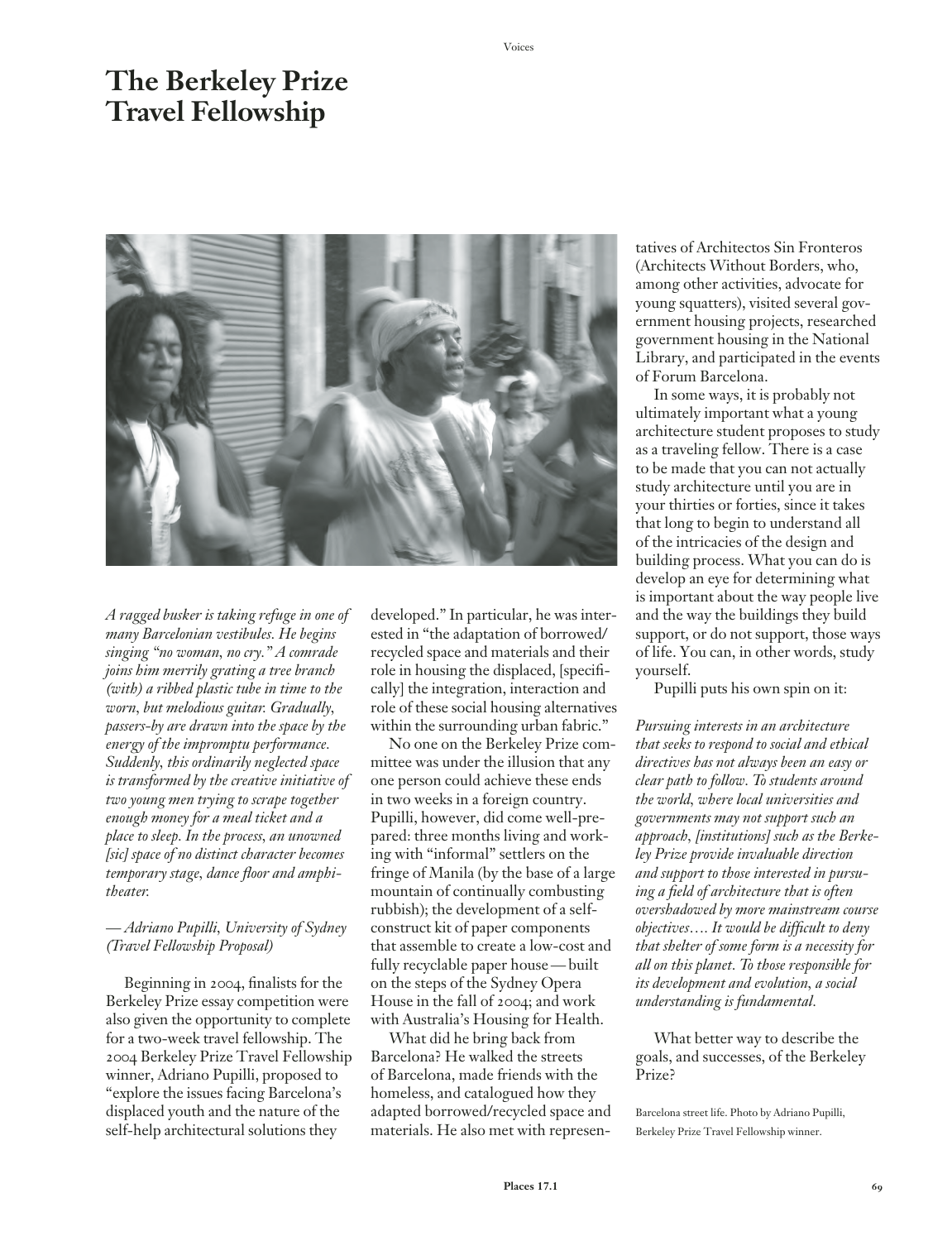# **The Berkeley Prize: Questions, 1999-2005**

# **2005**

What makes a place truly public? Go out into a community that you know well and find an exceptional, built example of one such place. In most likelihood, among other attributes, this place will embody the traditions of local culture and be a reflection of the world at large. Describe this place in a way that makes it a compelling demonstration of how other places might remain similarly vital to their own communities. Be both evocative and specific in your tribute to this place.

### **2004**

Go about your city and investigate for yourself the situation of the displaced and those who assist them. Based on what you find, what are your recommendations for bettering the situations of those displaced persons that you believe could be helped? Write about your discoveries in the form of a persuasive article for an influential community newspaper.

### **2003**

When architects strive to create lasting monuments, some become part of the significant cultural heritage of our age. These successes seem to embody the most socially important values of a city, region, country, or even the world. Other attempts are only the reflection of the vanity of the designer or client and pass into oblivion. Worse, they become a permanent blight on the environment. As an architect, specifically, how can your work simultaneously embody the social values of one place, a particular culture, and universal human concerns?

### **2002**

Throughout history, the Street has served as a mediator between our



public and private lives. The photographs below are vivid examples of how this occurs. With rapid change occurring today in every culture, the traditional social value of the street is also undergoing change and in many instances is losing this human element. As an architect, how do you address this issue?

### **2001**

Considering what has been, and contemplating what might be, what principles and objectives should guide architects committed to the concept that Architecture is a Social Art?

### **2000**

Architecture as a social art: What role can architecture play as a socially responsive endeavor in the future? Discuss in light of your examination of architectural history, theory, and your studio design experience.

### **1999**

The Architect Meets The Nursing Home: Architects question the

suitability of the generic American Nursing Home as a humane environment for the Frail Elderly and propose innovate design ideas. Does the "Nursing Home," as an architectural vehicle for the Long Term Care of the Elderly, work well as a humane environment? If so, what are its best and worst features? The architect's answers to this question are informed by reading critical literature and by direct experience of at least two nursing homes of the architect's choice.

Barcelona street life. Photo by Adriano Pupilli, Berkeley Prize Travel Fellowship winner.